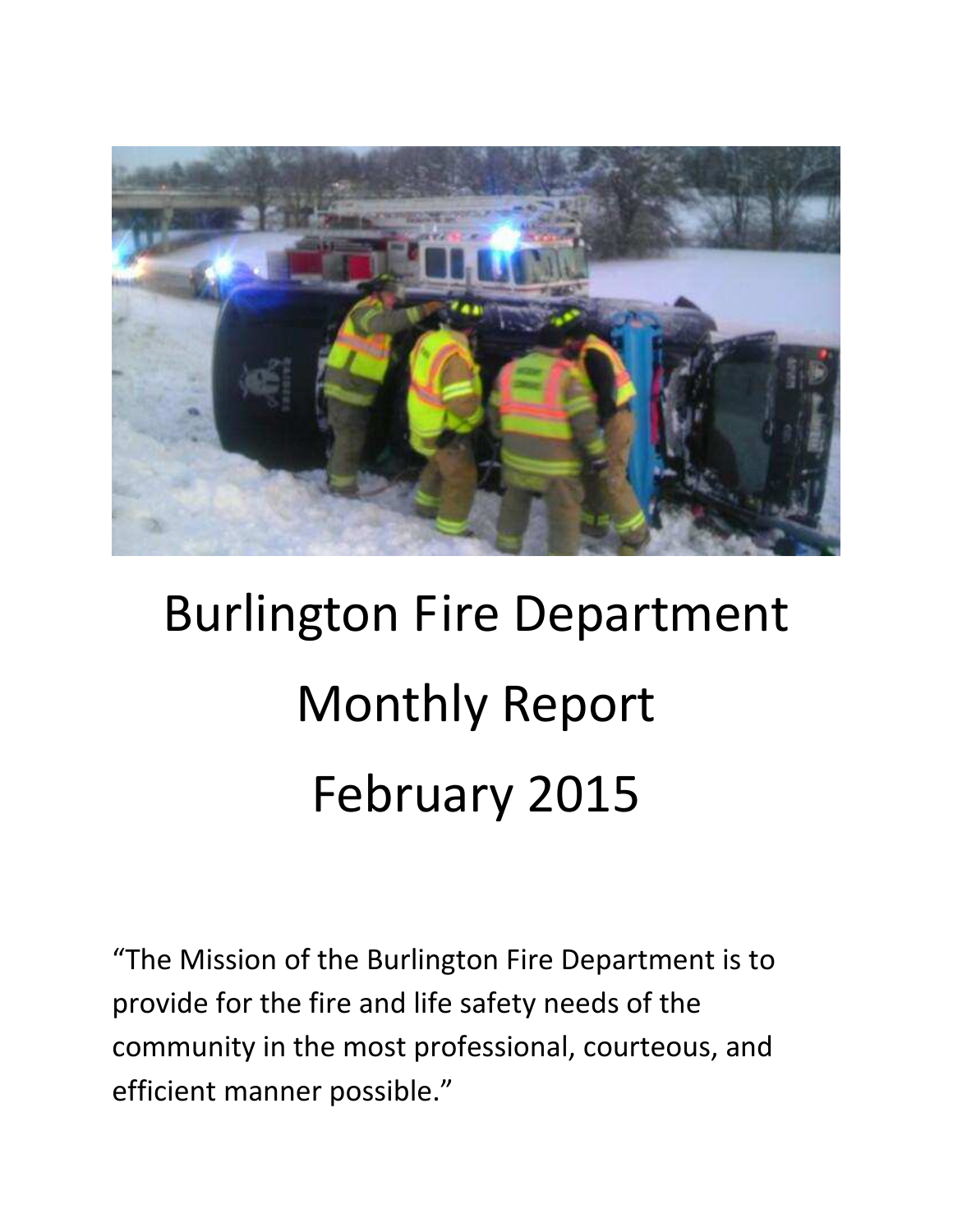## **Training**

 Several types of training were completed in February. Crews completed classroom and hands-on training in Ice Rescue. We were able to utilize the pond at the Stonegate Village complex, 4051 West Avenue, for the hands-on portion. Firefighter/Paramedic Berndt is a certified Ice Rescue Instructor and provided the training on all 3 shifts.

 Several members of the Hazmat Team traveled to Danville for hazardous materials training and familiarization for the Danville Fire Department. The team members demonstrated how to set up a decontamination (decon) line and also went over tools and meters carried on the Hazmat Truck. While the Hazmat Team responds county-wide for hazardous materials incidents, they will need the assistance of local fire departments and this type of training ensures the best possible response.

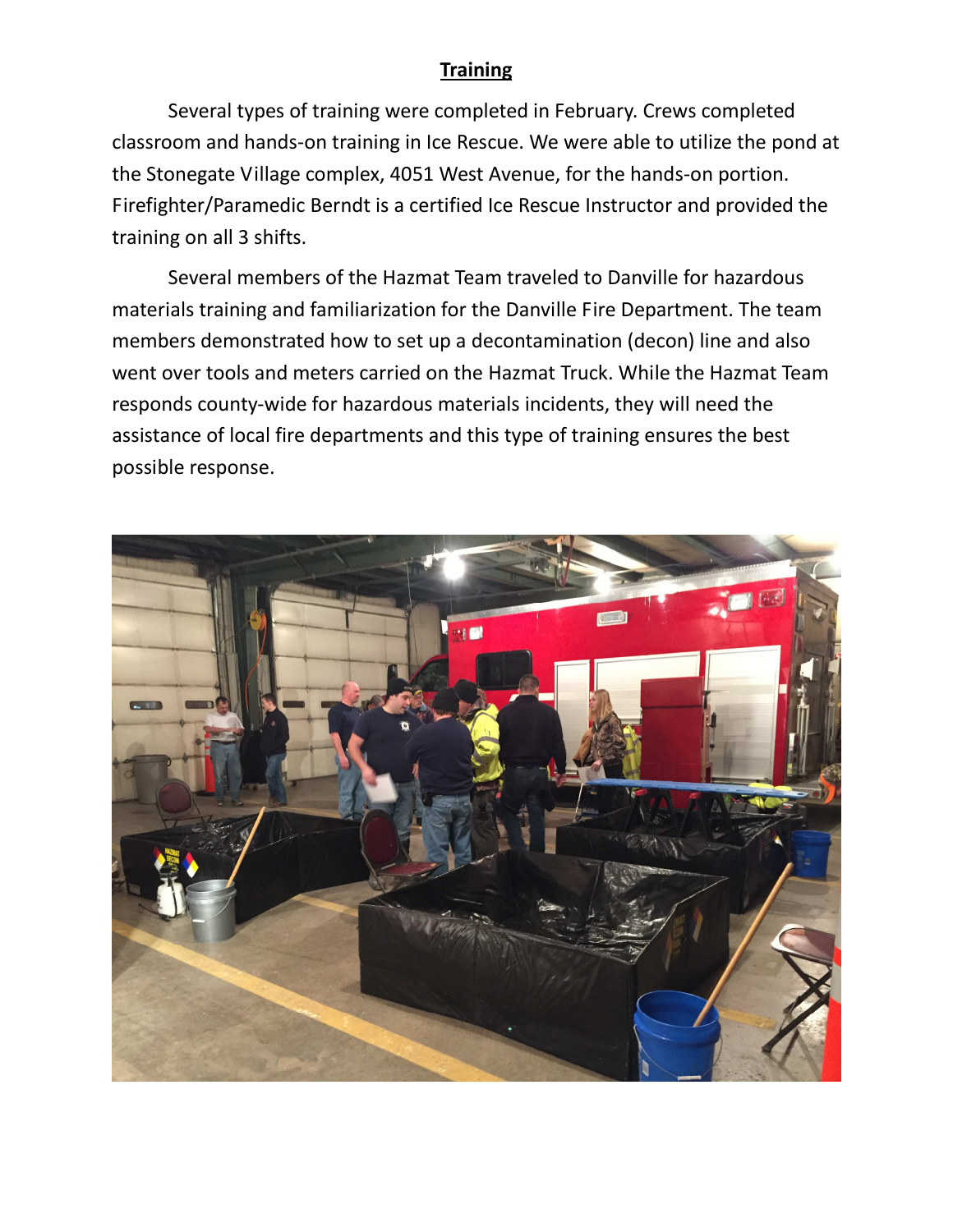# **Fire Prevention**

 Fire Marshal Crooks conducted 20 inspections in February. We have several ongoing fire investigations that require much of his time. He witnessed sprinkler and fire alarm tests at several locations including the new Dick's Sporting Goods. FM Crooks traveled to Rock Island, Illinois for an NFPA 72 Fire Alarm and Signal Code class. Crews installed 29 smoke detectors in February.

# **Operations**

February continued to be a busier than normal month for structure fires. We had 319 total calls including 11 building fire calls. In the city of Burlington our average response time for building fires was 3 minutes and 42 seconds and for EMS calls it was 5 minutes and 36 seconds. We had 115 overlapping emergency calls meaning an average of 4 times per day there were 2 or more calls at the same time.

A promotional assessment center for the positions of Battalion Chief and Deputy Chief was held at Central Fire Station. The assessors were chief officers from Coralville, Iowa City, and Clinton. All candidates passed and we are awaiting Civil Service Commission certification to move forward with promotions.

#### **Other Activities**

- Illinois ambulance inspection passed.
- Elk's Lodge toured Central Fire Station for family night.
- Tiger Cubs toured Central Fire Station.
- Several members of Shift 1 are now attending the after school program for middle school students.
- Capt. Bullinger provided HIPPA and bloodborne pathogen training on all 3 shifts.
- Crew's provided CPR instruction for several citizens.
- BC Workman, BC Ryan, and I attended Des Moines County Firefighter's Association meeting in Danville.
- BC Workman and I attended MABAS Command Conference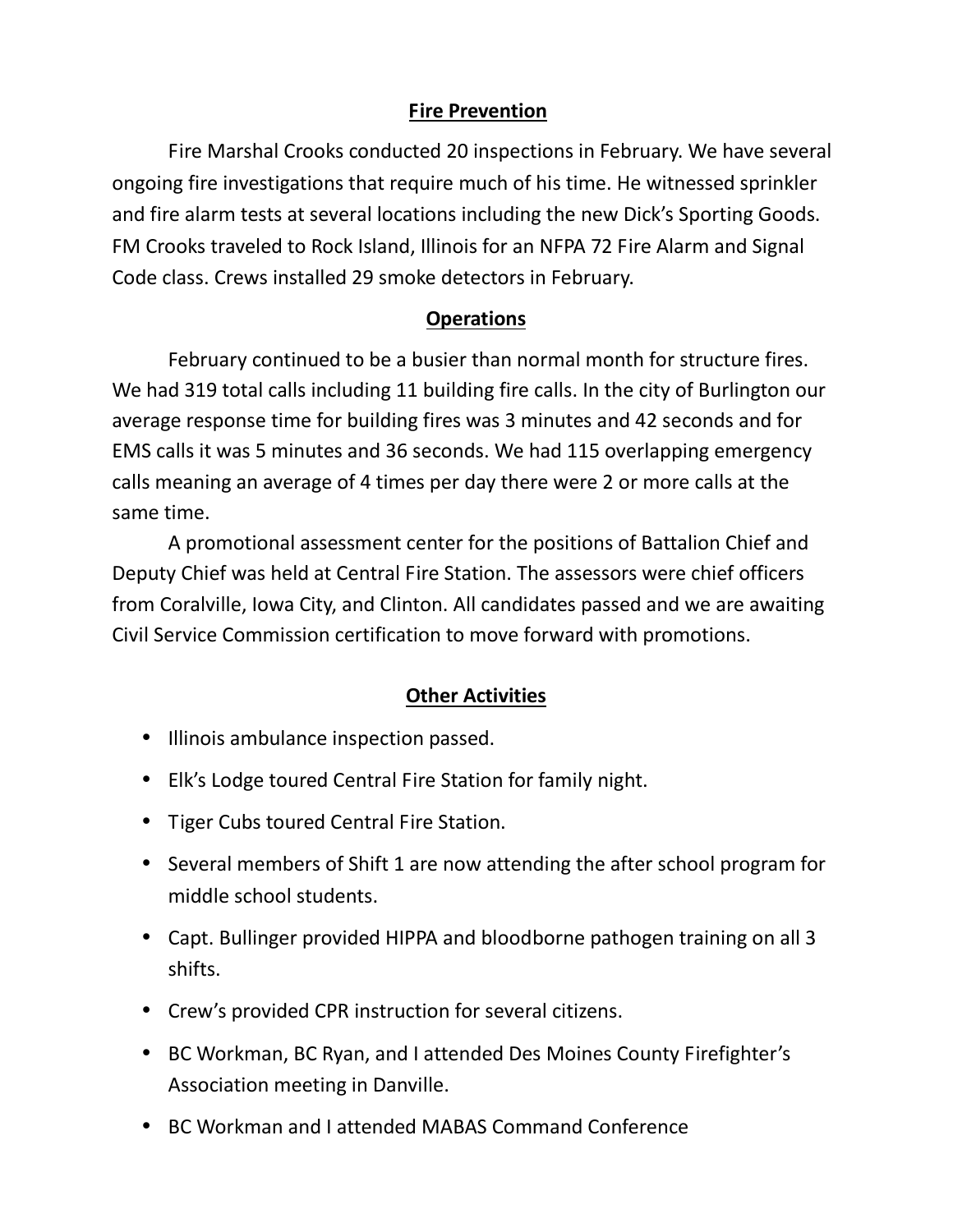- FM Crooks, BC Workman, FF Van Scoy and I read to students at Sunnyside Elementary School for "Read the Most From Coast to Coast."
- Firefighters Griesman and Roorda attended the Annual State Fire School in Ames.

Sincerely,

Matt Trexel

Fire Chief



# **Incident Type Report February 2015**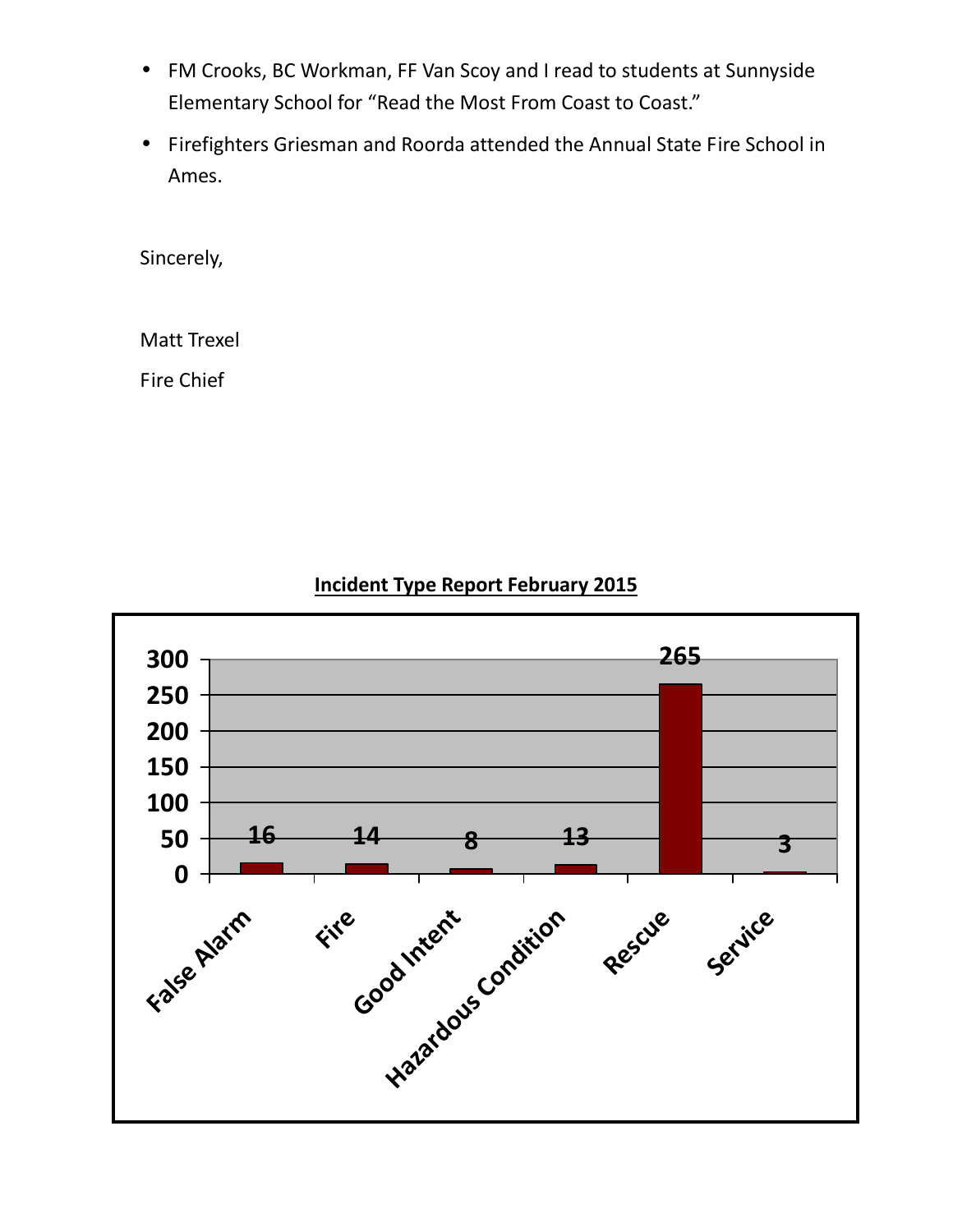# **Responses By District February 2015**



# **Fire Department Training February2015**

| <b>Administrative Summary - February</b>               |     |      |  |  |
|--------------------------------------------------------|-----|------|--|--|
| <b>Assignments</b>                                     |     |      |  |  |
| <b>Completions (February 1-28)</b>                     |     |      |  |  |
| Users with completions:                                | 44  | 100% |  |  |
| Total completions:                                     | 475 |      |  |  |
| <b>Overdue Assignments (as of February 28)</b>         |     |      |  |  |
| Users with assignment(s) that are overdue:             | 25  | 57%  |  |  |
| Total overdue assignments:                             | 56  |      |  |  |
| No Assignments (as of February 28)                     |     |      |  |  |
| Users with no assignments:                             | 9   | 20%  |  |  |
|                                                        |     |      |  |  |
| <b>Users</b>                                           |     |      |  |  |
| Log-ins (February 1-28)                                |     |      |  |  |
| Users who have logged in:                              | 44  | 100% |  |  |
| <b>Credentials</b>                                     |     |      |  |  |
| Users with credentials expiring next month<br>(March): | 19  | 43%  |  |  |
|                                                        |     |      |  |  |